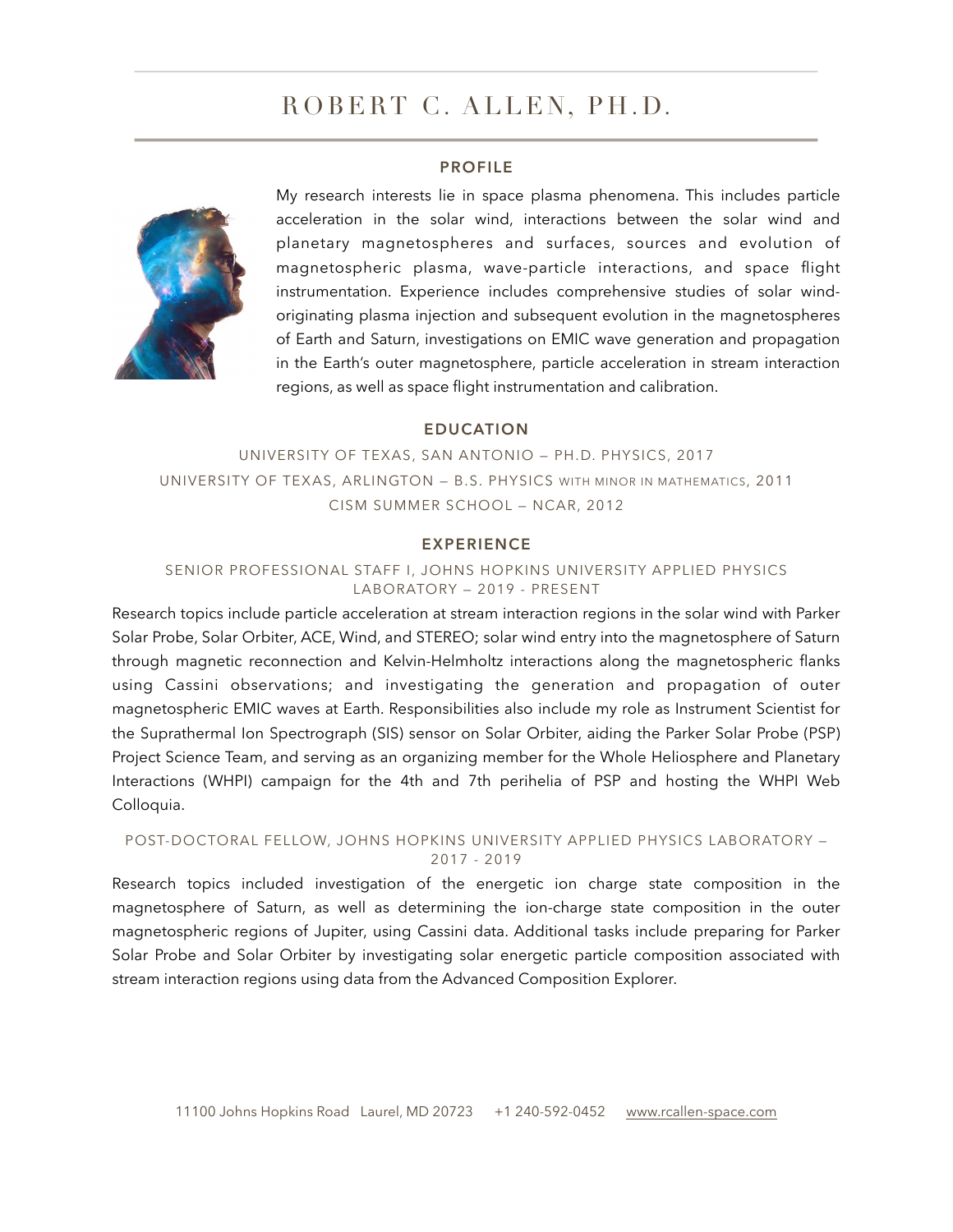#### GENERAL ASSOCIATE, NASA GODDARD PLANETARY HELIOPHYSICS INSTITUTE - UNIVERSITY OF MARYLAND, BALTIMORE COUNTY — 2017 - 2017

This research involved Investigating oxygen ion charge state composition in the magnetosphere, cusp, and magnetosheath regions of Earth with Polar observations. Using this information, efforts are being made to characterize soft x-ray emissions from these regions to predict signal-to-noise ratios for future instrument designs.

#### GRADUATE RESEARCH ASSISTANT, SOUTHWEST RESEARCH INSTITUTE - UNIVERSITY OF TEXAS, SAN ANTONIO — 2014 - 2017

Investigating the penetration processes and subsequent evolution of solar wind-originating oxygen ions in the magnetospheres of Earth and Saturn, along with a comparison to internal sources of oxygen. Additional work includes the continuation of investigations into the magnetic latitude dependence of electromagnetic ion cyclotron (EMIC) waves and wave-particle interactions at reconnection sites. Modeling and calibration of the Heavy Ion Sensor (HIS) instrument onboard Solar Orbiter. Further calibration of the Solar Wind Around Pluto (SWAP) engineering model to better understand and expand the data products of the flight SWAP instrument onboard New Horizons. Additional work includes SIMION design work for a proposal to the Europa Mission, fabrication of various lab equipment and wiring for calibration of flight hardware, as well as the development of LabVIEW routines to interface with lab hardware.

#### RESEARCH ASSISTANT, UNIVERSITY OF NEW HAMPSHIRE — 2011 - 2013

Investigated the location, causes, and impacts of EMIC waves in the Earth's magnetosphere as a function of magnetic local time and magnetic latitude. Developed a software package to read in situ Cluster and Van Allen Probes magnetometer and electric field data to generate spectrograms of various wave properties and characteristics, accompanied with local plasma data, solar wind, and geomagnetic activity information. This information was used in several case studies as well as statistical studies of the magnetic latitude dependence of various EMIC wave properties and off-equator generation regions due to Shabansky orbits. In addition, ground based magnetometers have been utilized to trace the waves to the ground. Mentored new graduate students and a high school student in the lab to introduce them to space physics research and teach them how to access and employ the various software and data sets used by the group.

#### UNDERGRADUATE RESEARCH ASSISTANT — 2008 - 2011

Utilized various databases to collect and analyze satellite, magnetometer, and SuperDARN data. Conducted studies on the polar cap environment using various instruments onboard the Defense Meteorological Satellite Program (DMSP) spacecraft. Worked with CISM\_DX to analyze Lyon-Fedder-Mobarry (LFM) global magnetohydrodynamics (MHD) simulation results and ran the Weimer-2005 simulation. Additional research included a mathematical investigation of the stability properties of BGK wave solutions to a one dimensional Vlasov-Poisson system. Mentored and supervised newer undergraduate researchers in the lab with their research projects.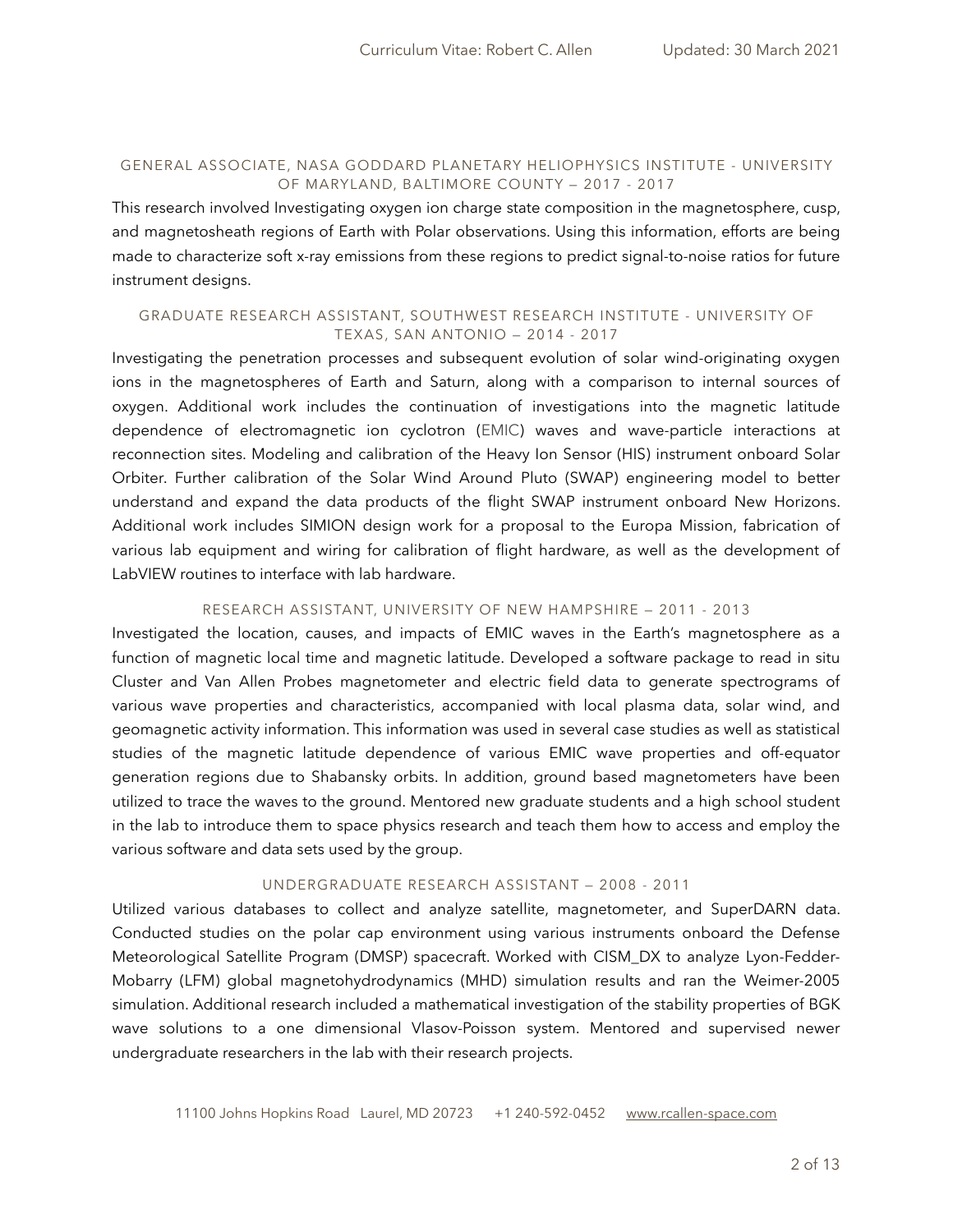#### **PUBLICATION METRICS**

| <b>First Authored Publications 15</b> | Co-authored Publications 45 | Total Publications 60 |
|---------------------------------------|-----------------------------|-----------------------|
| Number of Citations 748               | $i$ -10 index 25            | h-index 15            |

## **PUBLICATIONS (FIRST-AUTHOR)**

- 1. **Allen, R. C.**, G. C. Ho, G. M. Mason, G. Li, L. K. Jian, S. K. Vines, N. A. Schwadron, C. J. Joyce, S. D. Bale, J. W. Bonnell, A. W. Case, E. R. Christian, C. M. S. Cohen, M. I. Desai, R. Filwett, K. Goetz, P. R. Harvey, M. E. Hill, J. C. Kasper, K. E. Korreck, D. Lario, D. Larson, R. Livi, R. J. MacDowall, D. M. Malaspina, D. J. McComas, R. McNutt, D. G. Mitchell, K. W. Paulson, M. Pulupa, N. Raouafi, M. L. Stevens, P. L. Whittlesey, & M. Wiedenbeck (2021) Radial evolution of a CIR: Observations from a nearly radially aligned event between Parker Solar Probe and STEREO-A, *Geophys. Res. Lett.*, 48, doi: 10.1029/2020GL091376.
- 2. **Allen, R. C.**, G. M. Mason, G. C. Ho, J. Rodríguez-Pacheco, R. F. Wimmer-Schweingruber, G. B. Andrews, L. Berger, S. Boden, I. Cernuda, F. Espinosa Lara, J. L. Freiherr von Forstner, R. Gómez-Herrero, J. R. Hayes, S. R. Kulkarni, W. J. Lees, C. Martin, D. Pacheco, O. R. Polo, M. Prieto, A. Ravanbakhsh, S. Sánchez-Prieto, C. E. Schlemm, H. Seifert, J. C. Teresa, K. Tyagi, Z. Xu, & M. Yedla (2020), Suprathermal particles from corotating interaction regions during the first perihelion pass of Solar Orbiter, *A&A Letters*, doi: 10.1051/0004-6361/202039870..
- 3. **Allen, R. C.**, G. C. Ho, L. K. Jian, S. K. Vines, S. D. Bale, A. W. Case, M. E. Hill, C. J. Joyce, J. C. Kasper, K. E. Korreck, D. M. Malaspina, D. J. McComas, R. McNutt, C. Möstl, D. Odstrcil, N. Raouafi, N. A. Schwadron, & M. L. Stevens (2020), A Living Catalog of Stream Interaction Regions int he Parker Solar Probe Era, *A&A*, doi: 10.1051/0004-6361/202039833.
- 4. **Allen, R. C.**, G. C. Ho, L. K. Jian, G. M. Mason, S. K. Vines, & D. Lario (2020), Predictive Capabilities and Limitations of Stream Interaction Regions Observations at Different Solar Longitudes, *Space Weather*, 18, doi:10.1029/2019SW002437.
- 5. **Allen, R. C.**, D. Lario, D. Odstrcil, G. C. Ho, L. K. Jian, C. M. S. Cohen, S. T. Badman, S. I. Jones, C. N. Arge, M. L. Mays, G. M. Mason, S. D. Bale, J. W. Bonnell, A. W. Case, E. R. Christian, T. Dundok de Wit, K. Goetz, P. R. Harvey, C. J. Henney, M. E. Hill, J. C. Kasper, K. E. Korreck, D. Laron, R. Livi, R. J. MacDowall, D. M. Malaspina, D. J. McComas, R. McNutt, D. G. Mitchell, M. Pulupa, N. Raouafi, N. Schwadron, M. L. Stevens, P. L. Whittlesey, and M. Wiedenbeck (2020), Solar Wind Streams and Stream Interaction Regions Observed by the Parker Solar Probe with Corresponding Observations at 1 au, *ApJS*, 246, 36, doi: 10.3847/1538-4365/ab578f.
- 6. **Allen, R. C.**, C. P. Paranicas, F. Bagenal, S. K. Vines, D. C. Hamilton, F. Allegrini, G. Clark, P. A. Delamere, T. K. Kim, S. M. Krimigis, D. G. Mitchell, T. H. Smith, & R. J. Wilson (2019), Energetic oxygen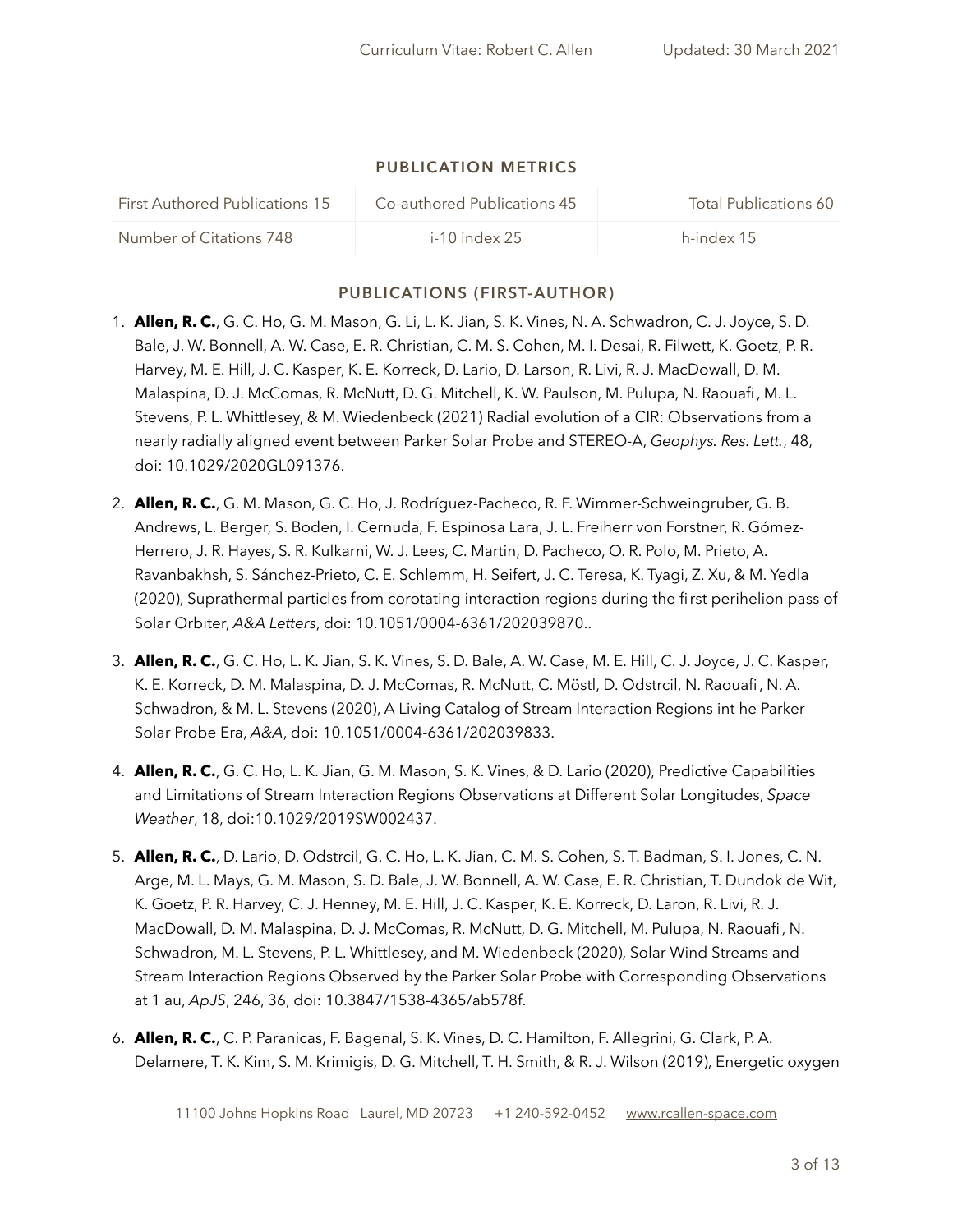and sulfur charge states in the outer Jovian magnetosphere: Insights from the Cassini Jupiter flyby, *Geophys. Res. Lett.*, 46, doi:10.1029/2019GL085185.

- 7. **Allen, R. C.**, G. C. Ho, & G. M. Mason (2019), Suprathermal ion abundance variations in coronating interactions regions over two solar cycles, *ApJL*, 883, doi:10.3847/2041-8213/ab3f2f.
- 8. **Allen, R. C.**, D. G. Mitchell, C. P. Paranicas, D. C. Hamilton, G. Clark, A. M. Rymer, S. K. Vines, E. C. Roelof, S. M. Krimigis, & J. Vandegriff (2018), Internal versus external sources of plasma at Saturn: Overview from MIMI/CHEMS data, *J. Geophys. Res. Space Physics*, 123, doi:10.1029/2018JA025262.
- 9. **Allen, R. C.**, S. A. Livi, S. K. Vines, J. Goldstein, I. Cohen, S. A. Fuselier, B. H. Mauk, & H. E. Spence (2017), Storm-time empirical model of O+ and O6+ distributions in the magnetosphere, *J. Geophys. Res. Space Physics*, 122, doi:10.1002/2017JA024245.
- 10.**Allen, R. C.** (2017), Plasma Source and Evolution in the Global Magnetosphere and Wave Generation in the Outer Magnetosphere, (Order No. 10270397, The University of Texas at San Antonio), *ProQuest Dissertations and Theses*, 242, isbn:9781369775587.
- 11.**Allen, R. C.**, S. A. Livi, S. K. Vines, & J. Goldstein (2016), Magnetic latitude dependence of oxygen charge states in the global magnetosphere: Insights into solar wind-originating ion injection, *J. Geophys. Res. Space Physics*, 121, doi:10.1002/2016JA022925.
- 12.**Allen, R. C.**, J.-C. Zhang, L. M. Kistler, H. E. Spence, R.-L. Lin, B. Klecker, M. W. Dunlop, M. André, & V. K. Jordanova (2016), A statistical study of EMIC waves observed by Cluster: 2. Plasma Conditions, *J. Geophys. Res. Space Physics*, 121, doi:10.1002/2016JA022541.
- 13.**Allen, R. C.**, S. A. Livi, & J. Goldstein (2016), Variations of oxygen charge state abundances in the global magnetosphere, as observed by Polar, *J. Geophys. Res. Space Physics*, 121, doi:10.1002/2015JA021765.
- 14.**Allen, R. C.**, J.-C. Zhang, L. M. Kistler, H. E. Spence, R.-L. Lin, B. Klecker, M. W. Dunlop, M. André, & V. K. Jordanova (2015),A statistical study of EMIC waves observed by Cluster: 1. Wave Properties, *J. Geophys. Res. Space Physics*, 120, doi:10.1002/2015JA021333.
- 15.**Allen, R. C.**, J.-C. Zhang, L. M. Kistler, H. E. Spence, R. L. Lin, M. W. Dunlop, & M. André (2013), Multiple bidirectional EMIC waves observed by Cluster at middle magnetic latitudes in the dayside magnetosphere, *J. Geophys. Res. Space Physics*, 118, doi:10.1002/jgra.50600.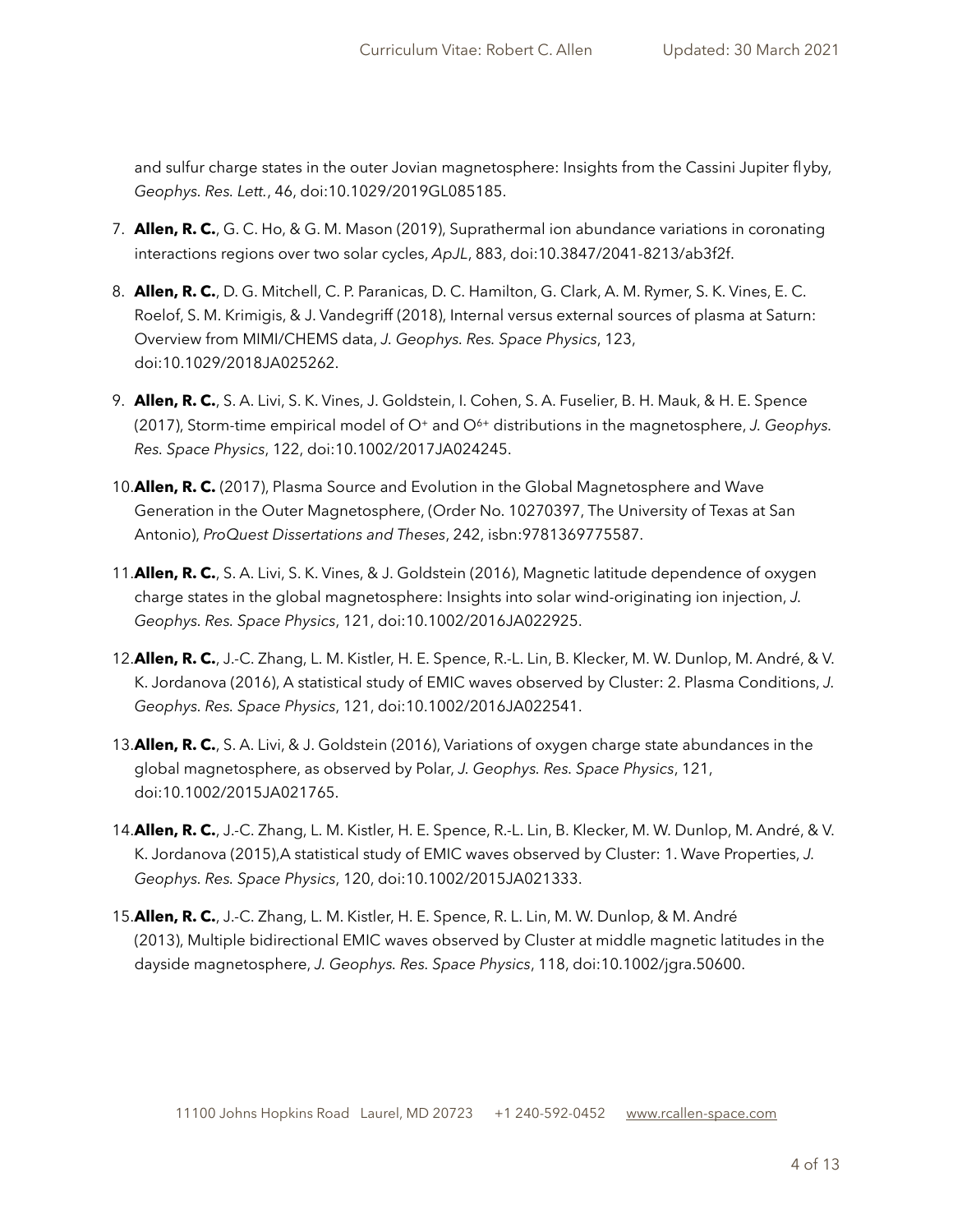## **PUBLICATIONS (CO-AUTHOR)**

- 1. Mason, G. M., G. C. Ho, **R. C. Allen**, Z. G. Xu, N. P. Janitzek, J. L. Freiherr von Forstner, A. Kohllho, D. Pacheco, J. Rodríguez-Pacheco, R. F. Wimmer-Schweingruber, G. B. Andrews, C. E. Schlemm, H. Seifert, K. Tyagi, W. J. Lees, J. Hayes, R. Gómez-Herrero, M. Prieto, S. Sánchez-Prieto, F. Espinosa Lara, I. Cernuda, P. Parra Espada, O. Rodríguez Polo, A. Martínez Hellín, C.Martin, S. Böttcher, L. Berger, J. C. Terasa, S. Boden, S. R. Kulkarni, A. Ravanbakhsh, M.Yedla, S. Eldrum, R. Elftmann, & P. Kühl (2021), Quiet-time low energy ion spectra observed on Solar Orbiter during solar minimum, *A&A Letters*, doi: 10.1051/0004-6361/202140540.
- 2. Freiherr von Forstner, J. L., M. Dumbović, C. Möstl, J. Guo, A. Papaioannou, R. Elftmann, Z. Xu, J. Christoph Terasa, A. Kollhoff, R. F. Wimmer-Schweingruber, J. Rodríguez-Pacheco, A. J. Weiss, J. Hinterreiter, T. Amerstorfer, M. Bauer, A. V. Belov, M. A. Abunina, T. Horbury, E. E. Davies, H. O'Brien, **R. C. Allen**, G. Bruce Andrews, L. Berger, S. Boden, I. C. Cangas, F. Espinosa Lara, R. G. Herrero, J. Hayes, G. C. Ho, S. R. Kulkarni, W. J. Lees, C. Martín, G. M. Mason, D. Pacheco, M. Prieto Mateo, A. Ravanbakhsh, O. Rodrígues Polo, S. Sánchez Prieto, C. E. Schlemm, H. Seifert, K. Tyagi, & M. Yedla (2021), Radial evolution of the April 2020 stealth coronal mass ejection between 0.8 and 1 au: A comparison of Forbush decreases at Solar Orbiter and Earth, *A&A*, doi: 10.1051/0004-6361/202039848.
- 3. Vines, S. K., B. J. Anderson, **R. C. Allen**, R. E. Denton, M. J. Engebretson, J. R. Johnson, S. Toledo-Redondo, J. H. Lee, D. L. Turner, R. E. Ergun, R. J. Strangeway, C. T. Russell, H. Wei, R. B. Torbert, S. A. Fuselier, B. L. Giles, & J. L. Burch (2021) Determining EMIC wave vector properties through multipoint measurements: The wave curl analysis, *J. Geophys. Res. Space Physics*, 126, doi: 10.1029/2020JA028922.
- 4. Gómez-Herrero, R., D. Pacheco, A. Kollhoff, F. Espinosa Lara, J. L. Freiherr von Forstner, N. Dresing, D. Lario, L. Balmaceda, V. Krupar, O. E. Malandraki, A. Aran, R. Bučík, A. Klassen, K.-L Klein, I. Cernuda, S. Eldrum, H. Reid, J. G. Mitchell, G. M. Mason, G. C. Ho, J. Rodríguez-Pacheco, R. F. Wimmer-Schweingruber, B. Hever, L. Berger, **R. C. Allen**, N. P. Janitzek, M. Laurenza, R. de Marco, N. Wijsen, Y. Y. Kartavykh, W. Dröge, T. S. Horbury, M. Maksimovic, C. J. Owen, A. Vecchio, X. Bonnin, O. Kruparova, D. Píša, J. Soucček, P. Louarn, A. Fedorov, H. O'Brien, V. Evans, V. Angelini, P. Zucca, M. Prieto-Mateo, S. Sánchez-Prieto, A. Carrosco, J. J. Blanco, P. Parra, O. Rodríguez-Polo, C. Martín, J. C. Terasa, S. Bolden, S. R. Kulkarni, A. Ravanbakhsh, M. Yedla, Z. Xu, G. B. Andrews, C. E. Schlemm, H. Seifert, K. Tyagi, W. J. Lees, & J. Hayes (2021) First-near relativistic solar electron events observed by EPD onboard Solar Orbiter, *A&A*, doi: 10.1051/0004-6361/202039883.
- 5. Mason, G. M., G. C. Ho, **R. C. Allen**, J. Rodríguez-Pacheco, R. F. Wimmer-Schweingruber, R. Bučík, R. Gómez-Herrero, D. Lario, J. L. F. von Forstner, G. B. Andrews, L. Berger, I. Cernuda, F. Espinosa Lara, E. J. Lees, C. Martin, D. Pacheco, M. Prieto, S. Sánchez-Prieto, J. R. Hayes, C. E. Schlemm, H. Seifert, &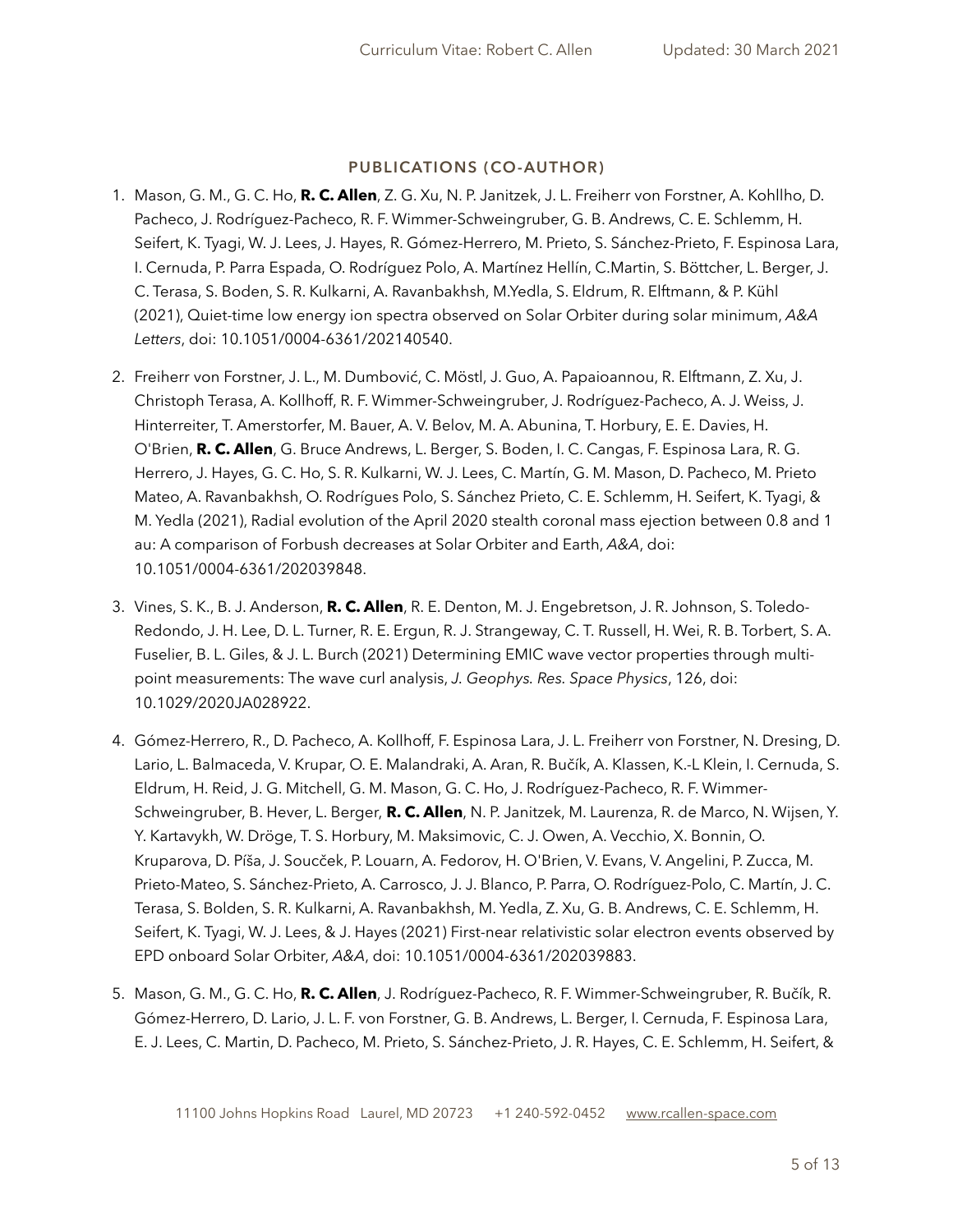K. Tyagi (2020), 3He-rich Solar Energetic Particle Events Observed on the First Perihelion Pass of Solar Orbiter, *A&A Letters*, doi: 10.1051/0004-6361/202039752.

- 6. Wilson, R. J., D. B. Reisenfeld, P. A. Delamere, **R. C. Allen**, & T. A. Cassidy (2020), Revisiting Magnetospheric CAPS TOF Data Post Cassini, *Icarus*, doi: 10.1016/j.icarus.2020.114245.
- 7. Liou, K., C. Paranicas, S. K. Vines, P. Kollmann, **R. C. Allen**, G. B. Clark, D. G. Mitchell, J. C. M. Jackman, A. Masters, N. Achileos, E. Roussos, & N. Krupp (2020), Dawn-Dusk Asymmetry in Energetic (>20 keV) Particles Adjacent to Saturn's Magnetopause, *J. Geophys. Res. Space Physics*, doi: 10.1029/2020JA028264.
- 8. Schwadron, N. A., C. J. Joyce, A. Aly, C. M. S. Cohen, M. I. Desai, D. J. McComas, J. T. Niehof, E. Möbius, M. Lee, J. Bower, S. Bale, A. Case, E. R. Christian, A. J. Davis, W. de Wet, K. Goetz, J. Giacalone, M. E. Hill, **R. C. Allen**, J. C. Kasper, K. Korreck, R. A. Leske, O. Malandraki, W. H. Matthaeus, R. L. McNutt Jr, R. A. Mewaldt, D. G. Mitchell, M. Pulupa, J. S. Rankin, E. C. Roelof, E. C. Stone, J. R. Szalay, & M. E. Wiedenbeck (2020), A New View of Energetic Particles from Stream Interaction Regions Observed by Parker Solar Probe, *A&A*, doi: 10.1051/0004-6361/202039352.
- 9. Lee, J. H., D. L. Turner, S. K. Vines, **R. C. Allen**, S. Toledo-Redondo, S. T. Bingham, S. A. Fuselier, I. J. Cohen, M. J. Starkey, D. B. Graham, Y. V. Khotyaintsev, B. H. Mauk, C. J. Pollock, R. E. Ergun, P.-A. Lindqvist, R. B. Torbert, & J. L. Burch (2020), Application of Cost and Hot Plasma Composition Measurements to Investigate Impacts on Dusk-Side Electromagnetic Ion Cyclotron Waves, *J. Geophys. Res. Space Physics*, doi: 10.1029/2020JA028650.
- 10.Kronberg, E. A., F. Gastaldello, S. Haaland, A. Smirnov, M. Berrendorf, S. Ghizzardi, K. D. Kuntz, N. Sivadas, **R. C. Allen**, A. Tiengo, R. Ilie, Y. Huang, & L. Kistler (2020), Prediction and Understanding of Soft Proton Contamination in XMM-Newton: A Machine Learning Approach, *ApJ*, 903, doi: 10.3847/1538-4357/abbb8f.
- 11.Hill, M. E., **R. C. Allen**, P. Kollmann, L. E. Brown, R. B. Decker, R. L. McNutt Jr., S. M. Krimigis, G. B. Andrews, F. Bagenal, G. Clark, H. A. Elliott, S. E. Jaskulek, M. B. Kusterer, R. A. Leske, C. M. Lisse, R. A. Mewaldt, K. S. Nelson, J. D. Richardson, G. Romeo, N. A. Salazar, J. D. Vandegriff, E. A. Bernardoni, G. R. Gladstone, M. Horanyi, I. R. Linscott, K. N. Singer, A. J. Steffl, M. E. Summers, H. B. Throop, L. A. Young, C. B. Olkin, J. W. Parker, J. R. Spencer, S. A. Stern, A. J. Verbiscer, & H. A. Weaver (2020), Influence of Solar Disturbances on Galactic Cosmic Rays in the Solar Wind, Heliosphere, and Local Interstellar Medium: Advanced Composition Explorer, New Horizons, and Voyager Observations, *ApJ*, doi: 10.3847/1538-4357/abb408.
- 12.Lario, D. L., Balmaceda, N. Alzate, M. L. Mayes, I. G. Richardson, **R. C. Allen**, M. Florido-Llinas, T. Nieves-Chinchilla, A. Koval, N. Lugaz, L. K. Jian, C. N. Arge, P. J. Macneice, D. Odstrcil, H. Morgan, A. Szabo, M. I. Desai, P. L. Whittlesdey, M. L. Stevens, G. C. Ho, & J. G. Luhmann (2020), The Streamer

11100 Johns Hopkins Road Laurel, MD 20723 +1 240-592-0452 [www.rcallen-space.com](http://www.rcallen-space.com)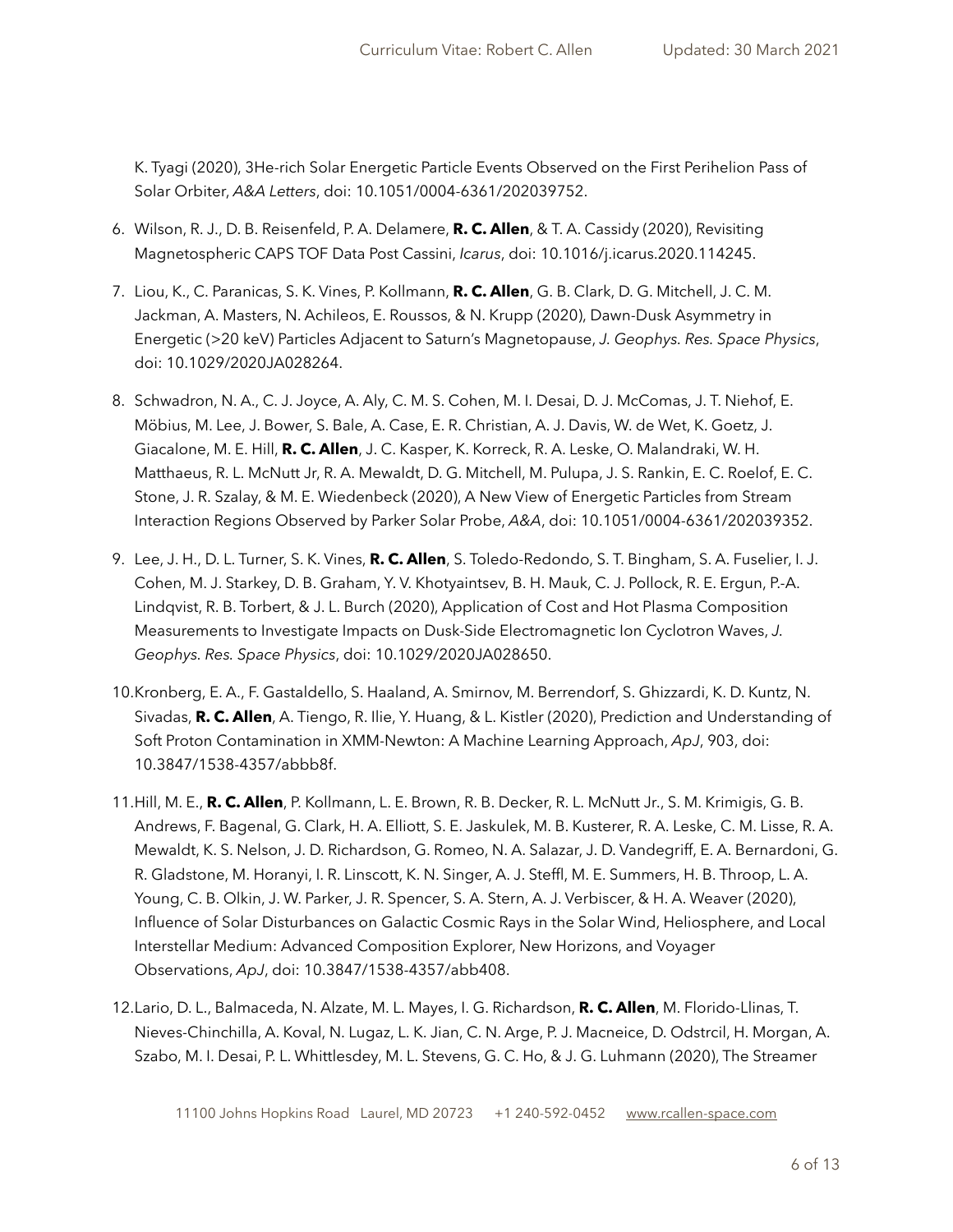Blowout Origin of a Flux Rope and Energetic Particle Event Observed by Parker Solar Probe at 0.5 au, *ApJ*, 897, doi: 10.3847/1538-4357/ab9942.

- 13.Clark, G., B. Mauk, P. Kollmann, C. Paranicas, F. Bagenal, **R. C. Allen**, S. Bingham, S. Bolton, I. Cohen, R. Ebert, W. Dunn, D. Haggerty, S. Houston, C. Jackman, E. Roussos, A. Rymer, and J. Westlake (2020), Heavy ion charge states in Jupiter's polar magnetosphere inferred from auroral megavolt electric potentials, *J. Geophys. Res. Space Physics*, doi: 10.1029/2020JA028052.
- 14.Kollmann, P., I Cohen, **R. C. Allen**, G. Clark, E. Roussos, S. Vines, W. Dietrich, J. Wicht, I. De Pater, K. D. Runyon, R. Cartwright, A. Masters, D. Brain, K. Hibbits, B. Mauk, M. Gkioulidou, A. Rymer, R. McNutt Jr., S. Stanley, and P. Bandt (2020), Magnetospheric Studies: A Requirement for Addressing Interdisciplinary Mysteries in the Ice Giant Systems, *Space Sci Rev.*, 216, doi:10.1007/ s11214-020-00696-5
- 15.Cohen, C. M. S., E. R. Christian, A. C. Cummings, A. J. Davis, M. I. Desai, J. Giacalone, M. E. Hill, C. J. Joyce, A. W. Labrador, R. A. Leske, W. H. Matthaeus, D. J. McComas, R. L. McNutt Jr., R. A. Meqaldt, D. G. Mitchell, J. S. Rankin, E. C. Roelof, N. A. Schwadron, E. C. Stone, J. R. Szalay, M. E. Wiedenbeck, **R. C. Allen**, G. C. Ho, J. K. Jian, D. Lario, D. Odstrcil, S. D. Bale, S. T. Badman, M. Pulupa, R. J. MacDowall, J. C. Kasper, A. W. Case, K. E. Korreck, D. E. Larson, R. Livi, M. L. Stevens, and P. Whittlesey (2020), Energetic Partical Increases Associated with Stream Interaction Regions, *ApJS*, 246, 36, doi:10.3847/1538-4365/ab4c38.
- 16.Desai, M. I., D. G. Mitchell, J. R. Szalay, R. C. Roelof, J. Giacalone, M. E. Hill, D. J. McComas, E. R. Christian, N. A. Schwadron, R. L. Mcnutt Jr., M. E. Wiedenbeck, C. Joyce, C. M. S. Cohen, R. W. Ebert, M. A. Dayeh, **R. C. Allen**, A. J. Davis, S. M. Krimigis, R. A. Leske, W. H. Matthaeus, O. Malandraki, R. A. Mewaldt, A. Labrador, E. C. Stone, S. D. Bale, M. Pulupa, R. J. MacDowall, and J. C. Kasper (2020), Properties of Suprathermal-through-energetic He Ions Associated with Stream Interaction Regions Observed over the Parker Solar Probe's First Two Orbits, *ApJS*, 246, 36, doi: 10.3847/1538-4365/ab65ef.
- 17.Giacalone, J., D. G. Mitchell, **R. C. Allen**, M. E. Hill, R. L. McNutt Jr., J. R. Szalay, M. I. Desai, A. P. Rouillard, A. Kouloumvakos, D. J. Mitchell, E. R. Christian, N. A. Schwadron, M. E. Wiedenbbeck, S. Bale, L. E. Brown, A. Case, X. Chen, C. M. S. Cohen, C. Joyce, J. C. Kasper, K. G. Klein, K. Korreck, D. E. Larson, R. Livi, R. A. Leske, R. J. MacDowall, M. H. Matthaeus, R. A. Mewaldt, T. Nieves-Chinchilla, M. Pulupa, E. C. Roelof, M. L. Stevens, A. Szabo, and P. L. Whittlesey (2020), Solar Energetic Particles Produced by a Slow Coronal Mass Ejection at ~0.25 au, ApJS, 246, 36, doi: 10.3847/1538-4365/ ab5221.
- 18.Mitchell, D. G., J. Giacalone, **R. C. Allen**, M. E. Hill, R. L. McNutt, D. J. McComas, J. R. Szalay, N. A. Schwadron, A. P. Rouillard, S. B. Bale, C. C. Chaston, M. P. Pulupa, P. L. Whittlesey, J. C. Kasper, R. J. MacDowall, E. R. Christian, M. E. Wiedenbeck, and M. H. Matthaeus (2020), CME-associated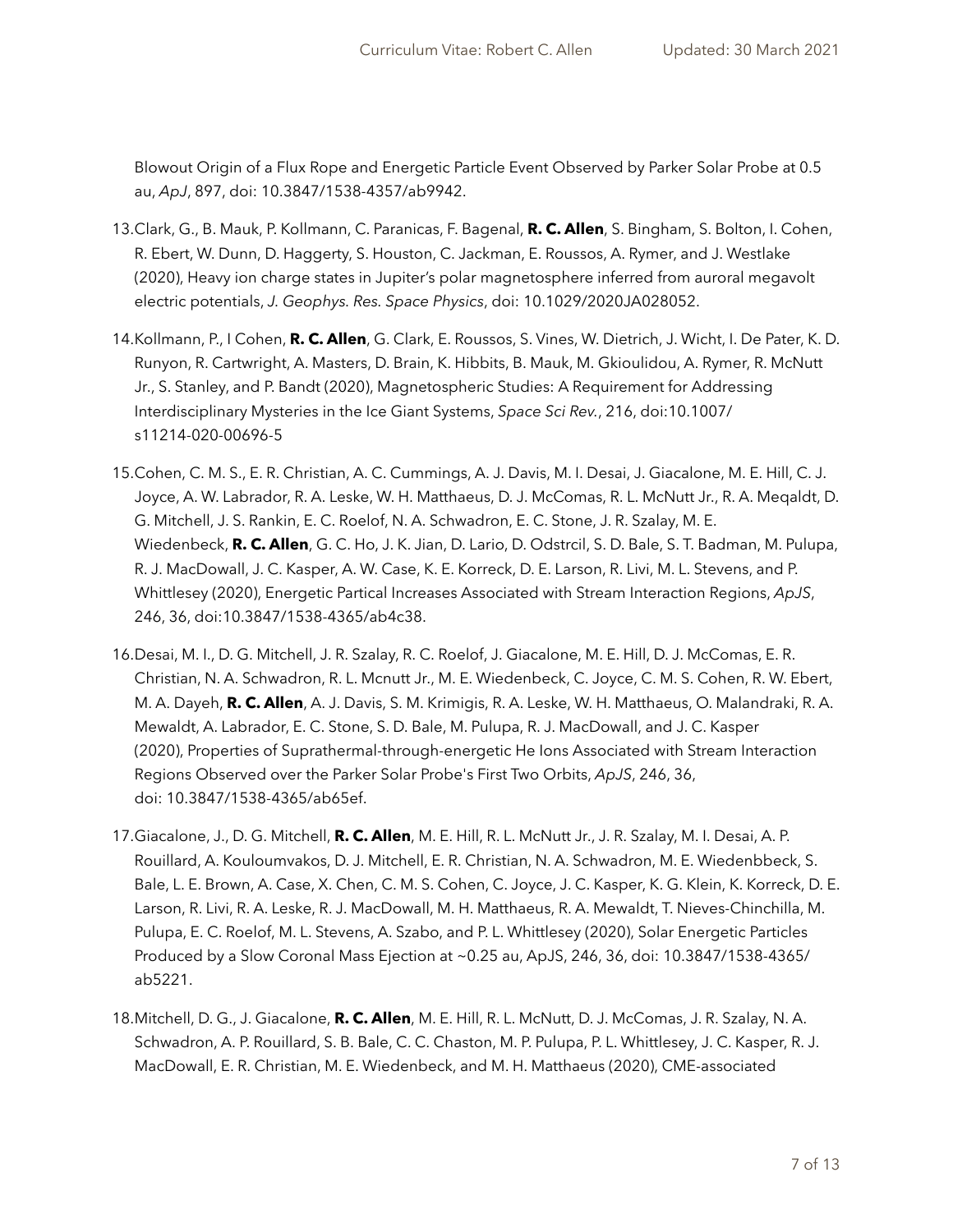Energetic Ions at 0.23 au: Consideration of the Auroral Pressure Cooker Mechanism Operating in the Low Corona as a Possible Energization Process, *ApJS*, 246, 36, doi: 10.3847/1538-4365/ab63cc.

- 19.Leske, R. A., E. R. Christian, C. M. S. Cohen, A. C. Cummings, A. J. Davis, M. I. Desai, J. Giacalone, M. E. Hill, C. J. Joyce, S. M. Krimigis, A. W. Labrador, O. Malandraki, W. H. Matthaeus, D. J. McComas, R. L. McNutt Jr., R. A. Mewaldt, D. G. Mitchell, A. Posner, J. S. Rankin, E. C. Roelof, N. A. Schwadron, E. C. Stone, J. R. Szalay, M. E. Wiedenbeck, A. Vourlidas, S. D. Bale, R. J. MacDowall, M. Pulupa, J. C. Kasper, **R. C. Allen**, A. W. Case, K. E. Korreck, R. Livi, M. L. Stevens, P. Whitlesey, and B. Poduval (2020), Observations of the 2019 April 4 Solar Energetic Particle Event at the Parker Solar Probe, *ApJS*, 246, 36, doi: 10.3847/1538-4365/ab5712.
- 20.Hill, M. E., D. G. Mitchell, **R. C. Allen**, G. A. de Nolfo, A. Vourlidas, L. E. Brown, S. I. Jones, D. J. McComas, R. L. McNutt Jr., J. G. Mitchell, J. R. Szalay, S. Wallace, C. N. Arge, E. R. Christian, C. M. S. Cohen, A. B. Crew, M. I. Desai, J. Giacalone, C. J. Henney, C. J. Joyce, S. M. Krimigis, R. A. Leske, R. A. Mewaldt, K. S. Nelson, E. C. Roelof, N. A. Schwadron, and M. E. Wiedenbeck (2020), Small, Lowenergy, Dispersive Solar Energetic Particle Events Observed by Parker Solar Probe, *ApJS*, 246, 36, doi: 10.3847/1538-4365/ab643d.
- 21.Paranicas, C., B. H. Mauk, D. K. Haggerty, G. Clark, P. Kollmann, A. M. Rymer, J. Westlake, **R. C. Allen**, J. Szalay, R.W. Ebert, A.H. Sulaiman, M. Imai, E. Roussos, N. Krupp, Q. Nénon, F. Bagenal, S. Bolton (2019), Io's effect on energetic charged particles as seen in Juno data, *Geophys. Res. Lett.*, 46, doi: 10.1029/2019GL085393.
- 22.Lee, J. H., D. L. Turner, S. Toledo-Redondo, S. K. Vines, **R. C. Allen**, S. A. Fuselier, Y. V. Khotyaintsev, I. J. Cohen, B. J. Mauk, C. T. Russell, C. J. Pollock, R. E. Ergun, P. L. Lindqvist, and J. L. Burch (2019), MMS Measurements and Modeling of Peculiar Electromagnetic Ion Cyclotron Waves, *Geophys. Res. Lett.*, 46, doi: 10.1029/2019GL085182.
- 23.Kollmann, P., M. E. Hill, **R. C. Allen**, et al. (2019), Pluto's interaction with energetic heliospheric ions, *J. Geophys. Res. Space Physics*, 124, doi:10.1029/2019JA026830.
- 24.Sorathia, K. A., V. G. Merkin, A. Y. Ukhorskiy, **R. C. Allen**, N. Nykyri, & S. Wing (2019), Solar wind ion entry into the magnetosphere during northward IMF, *J. Geophys. Res. Space Physics*, 124, doi:10.1029/2019JA026728.
- 25.Vines, S. K., **R. C. Allen**, B. J. Anderson, M. J. Engebretson, S. A. Fuselier, C. T. Russell, R. J. Strangeway, R. E. Ergun, P.-A. Lindqvist, R. B. Torbert, & J. L. Burch (2019), EMIC waves in the outer magnetosphere: Observations of an off-equator source region, *Geophys. Res. Lett.*, 46, doi:10.1029/2019GL082152.
- 26.Burch, J. L., K. Dokgo, K. J. Hwang, R. B. Torbert, D.B. Graham, J. M. Webster, R. E. Ergun, B. L. Giles, **R. C. Allen**, L.-J. Chen, S. Wang, K. J. Genestreti, C. T. Russell, R. J. Strangeway, & O. Le Contel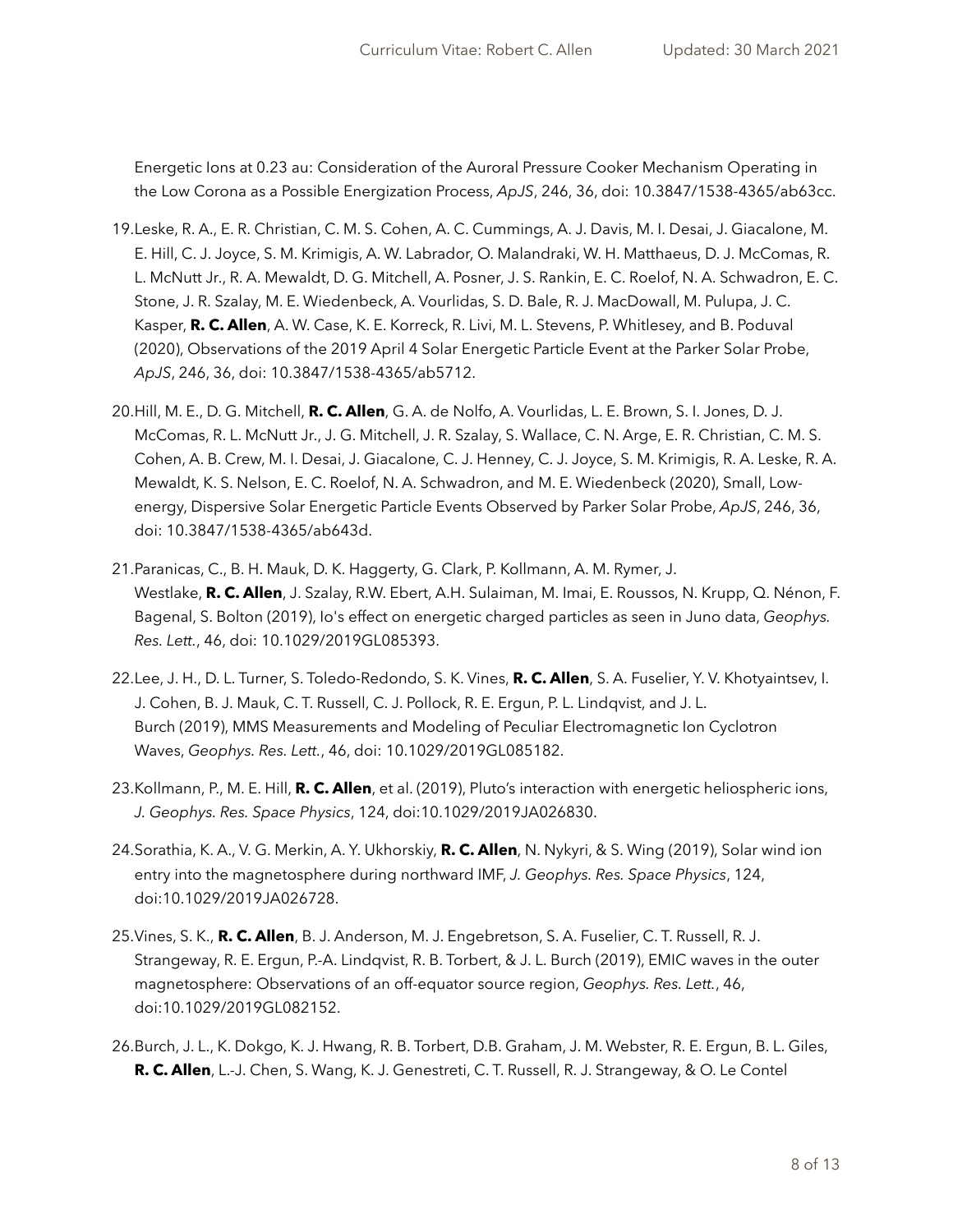(2019), High-frequency wave generation in magnetotail reconnection: Linear dispersion analysis, *Geophys. Res. Lett.*, 46, doi:10.1029/2019GL082471.

- 27.Kollmann, P., M. E. Hill, R. L. McNutt, L. E. Brown, **R. C. Allen**, et al. (2019), Suprathermal ions in the outer heliosphere, *ApJ*, 876, doi:10.3847/1538-4357/ab125f.
- 28.Ho, G. C., G. Mason, & **R. C. Allen** (2019), 3He-rich solar energetic particle events with no measurable 4He intensity increases, *Solar Phys.*, 294, doi:10.1007/s11207-019-1420-z.
- 29.Engebretson, M. J., J. L. Posch, N. S. S. Capman, N. G. Campuzano, P. Belik, **R. C. Allen**, S. K. Vines, B. J. Anderson, S. Tian, C. A. Cattell, J. R. Wygant, S. A. Fuselier, M. R. Argall, M. R. Lessard, R. B. Torbert, M. B. Moldwin, M. D. Hartiner, H. Kim, C. T. Russell, C. A. Kletzing, G. D. Reeves, & H. J. Singer (2018), MMS, Van Allen Probes, GOES 13, and ground-based magnetometer observations of EMIC wave events before, during, and after a modest interplanetary shock, *J. Geophys. Res. Space Physics*, 123, doi:10.1029/2018JA025984.
- 30.Sibeck, D. G., **R. C. Allen**, et al. (2018), Imaging plasma density structures in the soft X-rays generated by solar wind charge exchange with neutrals, *Space Sci. Rev.*, 214, doi:10.1007/ s11214-018-0504-7.
- 31.Webster, J. M., J. L. Burch, P. H. Reiff, A. G. Daou, K. J. Genestreti, D. B. Graham, R. B. Torbert, R. E. Ergun, S. Y. Sazykin, A. Marshall, **R. C. Allen**, et al. (2018), Magnetospheric Multiscale Dayside Reconnection Electron Diffusion Region Events, *J. Geophys. Res. Space Physics*, 123, doi:10.1029/2018JA025245.
- 32.Burch, J. L., R. E. Ergun, P. A. Cassak, J. M. Webster, R. B. Torbert, B. L. Giles, J. C. Dorelli, A. C. Rager, K.-J. Hwang, T. D. Phan, K. J. Genestreti, **R. C. Allen**, et al. (2018), Localized Oscillatory Energy Conversion in Magnetopause Reconnection, *Geophys. Res. Lett.*, 45, doi:10.1002/2017GL076809.
- 33.Burch, J. L., J. M. Webster, K. J. Genestreti, R. B. Torbert, B. L. Giles, S. A. Fuselier, J. C. Dorelli, A. C. Rager, T. D. Phan, **R. C. Allen**, et al. (2018), Wave Phenomena and Beam-Plasma Interactions at the Magnetopause Reconnection Region, *J. Geophys. Res. Space Physics*, 123, doi:10.1002/2017JA024789.
- 34.Turner, D. L. , J. H. Lee, S. G. Claudepierre, J. F. Fennell, J. B. Blake, A. N. Jaynes, T. Leonard, F. D. Wilder, R. E. Ergun, D. N. Baker, I. J. Cohen, B. H. Mauk, R. J. Strangeway, D. P. Hartley, C. A. Kletzing, H. Breuillard, O. Le Contel, Yu. V. Khotyaintsev, R. B. Torbert, **R. C. Allen**, J. L. Burch, & O. Santolik (2017), Examining coherency scales, substructure, and propagation of whistler-mode chorus elements with Magnetospheric Multiscale (MMS), *J. Geophys. Res. Space Physics*, 122, doi:10.1002/2017JA024474.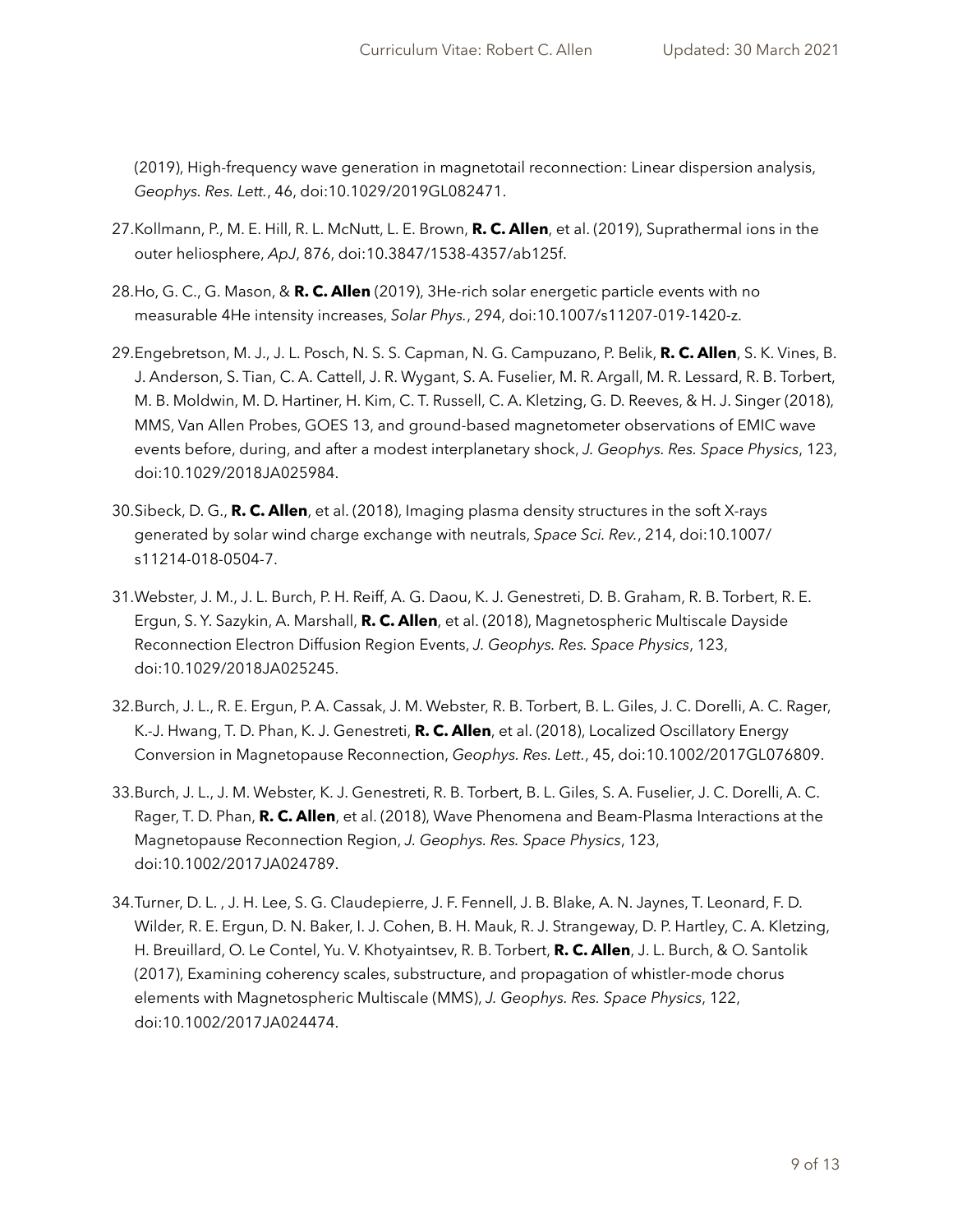- 35.Genestreti, K. J., J. L. Burch, P. A. Cassak, R. B. Torbert, R. E. Ergun, A. Varsani, T. D. Phan, B. L. Giles, C. T. Russell, S. Wang, M. Akhavan-Tafti, & **R. C. Allen** (2017), The effect of a guide field on energy conversion during asymmetric magnetic reconnection, *J. Geophys. Res. Space Physics*, 122, doi:10.1002/2017JA024247.
- 36.Vines, S. K., S. A. Fuselier, K. J. Trattner, J. L. Burch, **R. C. Allen**, S. M. Petrinec, J. M. Webster, R. E. Ergun, B. L. Giles, P.-A. Lindqvist, & C. T. Russell (2017), Magnetospheric ion evolution across the low-latitude boundary layer separatrix, *J. Geophys. Res. Space Physics*, 122, doi:10.1002/2017JA024061.
- 37.Cohen, I. J., D. G. Mitchell, L. M. Kistler, B. H. Mauk, B. J. Anderson, J. H. Westlake, S. Ohtani, D. C. Hamilton, D. L. Turner, J. B. Blake, J. F. Fennell, A. N. Jaynes, T. W. Leonard, A. Gerrard, L. J. Lanzerotti, **R. C. Allen**, & J. L. Burch (2017), Dominance of high energy (> 150 keV) heavy ion intensities in Earth's middle to outer magnetosphere, *J. Geophys. Res. Space Physics*, 122, doi:10.1002/2017JA024351.
- 38.Vines, S. K., S. A. Fuselier, S. M. Petrinec, K. J. Trattner, & **R. C. Allen** (2017), Occurrence frequency and location of magnetic islands at the dayside magnetopause, *J. Geophys. Res. Space Physics*, 122, doi:10.1002/2016JA023524.
- 39.Wang X. Y., S. Y. Huang, **R. C. Allen**, H. M. Li, H. S. Fu, X. H. Deng, M. Zhou, J. L. Burch, & R. B. Torbert (2017), The occurrence and wave properties of EMIC waves observed by Magnetospheric Multiscale (MMS) mission, *J. Geophys. Res. Space Physics*, 122, doi:10.1002/2017JA024237.
- 40.Saikin, A. A., J.-C. Zhang, **R. C. Allen**, C. M. Smither, L. M. Kistler, H. E. Spence, R. B. Torbert, C. A. Kletzing, & V. K. Jordanova (2015), The occurrence, spatial distribution, and wave properties of H<sup>+-</sup>, He+-, and O+-band EMIC waves observed by the Van Allen Probes, *J. Geophys. Res. Space Physics*, 120, doi:10.1002/2015JA021358.
- 41.Pankavich, S. & **R. C. Allen** (2014), Instability conditions for some periodic BGK waves in the Vlasov-Poisson system, *Eur. Phys. J. D*, 68, doi:10.1140/epjd/e2014-50170-y.
- 42.Zhang J.-C., A. A. Saikin, L. M. Kistler, C. W. Smith, H. E. Spence, C. G. Mouikis, R. B. Torbert, B. A. Larsen, G. D. Reeves, R. M. Skoug, H. O. Funsten, W. S. Kurth, C. A. Kletzing, **R. C. Allen**, & V. K. Jordanova (2014), Excitation of EMIC waves detected by the Van Allen Probes on 28 April 2013, *Geophys. Res. Lett.*, 41, doi: 10.1002/2014GL060621.
- 43.R.-L. Lin, J.-C. Zhang, **R. C. Allen**, L. M. Kistler, C. G. Mouikis, J.-C. Gong, S.-Q. Liu, L.-Q. Shi, B. Klecker, J.-A. Sauvaud, & M. W. Dunlop (2014), Testing linear theory of EMIC waves in the inner magnetosphere: Cluster observations, *J. Geophys. Res. Space Physics*, 119, doi:10.1002/2013JA019541.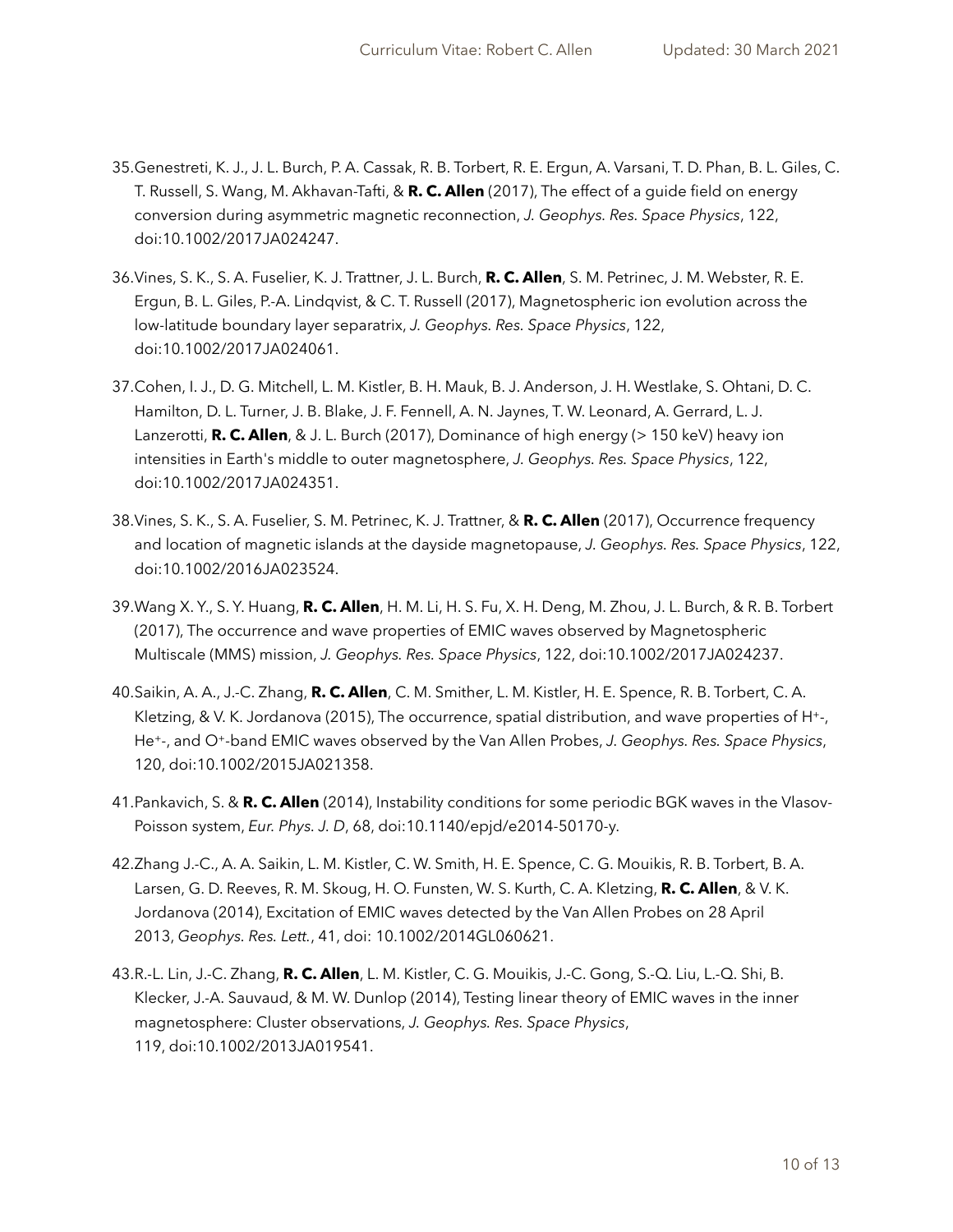- 44.Huang, Y., Y. Deng, J. Lei, A. Ridley, R. E. Lopez, **R. C. Allen**, & B. Mac Butler (2012), Comparison of J oule heating associated with high speed solar wind between different models and observations, *JA STP*, 75, doi:10.1016/j.jastp.2011.05.013
- 45.Mitchell, E. J., R. E. Lopez, R. J. Bruntz, M. Wiltberger, J. G. Lyon, **R. C. Allen**, S. J. Cockrell, & P. L. Whit tlesey (2010), Saturation of transpolar potential for large Y component interplanetary magnetic field, *J. Geophys. Res. Space Physics*, 115, doi:10.1029/2009JA015119.

## **PROFESSIONAL SERVICE**

|               | 2021 onward   Organizing Committee Member                                 |  |  |
|---------------|---------------------------------------------------------------------------|--|--|
|               | Parker Solar Probes Scholars                                              |  |  |
| 2020 onward   | Colloquia Organizer and Host                                              |  |  |
|               | Whole Heliospheric & Planetary Interactions (WHPI) Colloquia Series       |  |  |
| 2019 onward   | Team Member                                                               |  |  |
|               | COSPAR ISWAT Team on Understanding the Suprathermal Seed Population       |  |  |
| 2018 - 2019   | <b>Junior Scientist</b>                                                   |  |  |
|               | ISSI Team - Soft Protons in the Magnetosphere Focused by X-ray Telescopes |  |  |
| 2018          | Convener: Comparative Plasma Environments Panel Series                    |  |  |
|               | Triennial Earth-Sun Summit (TESS), AGU-AAS                                |  |  |
| 2016 - 2017   | Anti-Harassment Policy Subcommittee                                       |  |  |
|               | Geospace Environment Modeling (GEM) Workshop, NSF                         |  |  |
| $2015 - 2017$ | Graduate Program Recruitment Student Representative                       |  |  |
|               | SwRI/UTSA joint Space Physics Graduate Program                            |  |  |
| $2015 - 2017$ | Writing Club Officer                                                      |  |  |
|               | SwRI/UTSA joint Space Physics Graduate Program                            |  |  |
| 2014 - 2016   | <b>Student Representative</b>                                             |  |  |
|               | Geospace Environment Modeling (GEM) Workshop, NSF                         |  |  |
| 2015 - 2016   | Local Organizing Committee Member for 2016 UTSA/SwRI site                 |  |  |
|               | Conference for Undergraduate Women in Physics, AIP                        |  |  |
| 2015 - 2016   | Physics Outreach Officer                                                  |  |  |
|               | Graduate Society of Physics Students, UTSA                                |  |  |
| 2014 - 2015   | Society of Physics Students Liaison                                       |  |  |
|               | Graduate Society of Physics Students, UTSA                                |  |  |

## **JOURNAL REVIEWER**

- Geophysical Research Letters (GRL)
- Journal of Geophysical Research (JGR)
- The Astrophysical Journal (ApJ)
- The Astrophysical Journal Letters (ApJ Letters)
- Astronomy & Astrophysics (A&A)
- Nature Communications
- Frontiers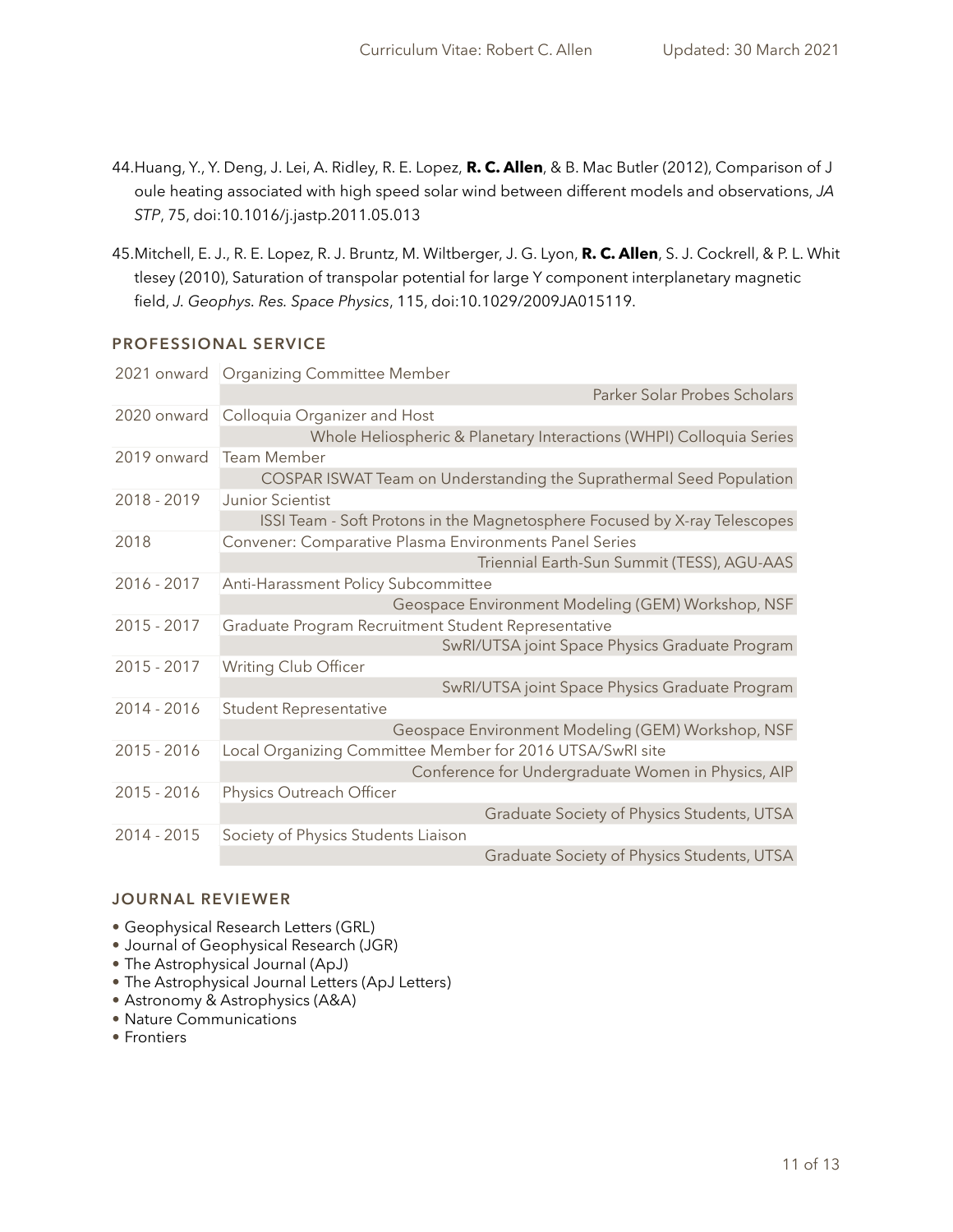## **REVIEW PANEL SERVICE**

- NASA LWS Review Panel
- NASA DDAP Review Panel
- NASA CDAP Review Panel

## **TEACHING EXPERIENCE**

- *• Lab Instructor at University of New Hampshire* 
	- Spring 2012, 1 Section, Intro to Modern Astronomy
- *• Lab Instructor at University of Texas, Arlington* 
	- Spring 2011, 2 Sections, Astronomy I
	- Spring 2011, 2 Sections, Astronomy II
	- Fall 2010, 3 Sections, Astronomy II
	- Spring 2010, 2 Sections, Astronomy I
	- Spring 2010, 1 Section, Astronomy II
	- Fall 2009, 1 Section, Astronomy I
	- Fall 2009, 1 Section, Astronomy II

## **SOCIETIES AND MEMBERSHIPS**

- American Geophysical Union, joined 2012
- Honor Society of Phi Kappa Phi, inducted 2015
- Alpha Chi Honor Society, inducted 2015
- Golden Key International Honours, inducted 2014
- Sigma Pi Sigma, inducted 2010

#### **MISSIONS AND DATASETS USED**

- Advanced Composition Explorer (ACE)
- Cassini
- Cluster
- Defense Meteorological Satellite Program (DMSP)
- Magnetospheric MultiScale (MMS)
- Parker Solar Probe (PSP)
- Polar
- New Horizons
- Solar Orbiter
- Solar Terrestrial Relations Observatory (STEREO)
- Super Dual Auroral Radar Network (SuperDARN)
- Van Allen Probes (Radiation Belt Storm Probes)
- Voyager I & II
- Wind
- XMM-Newton